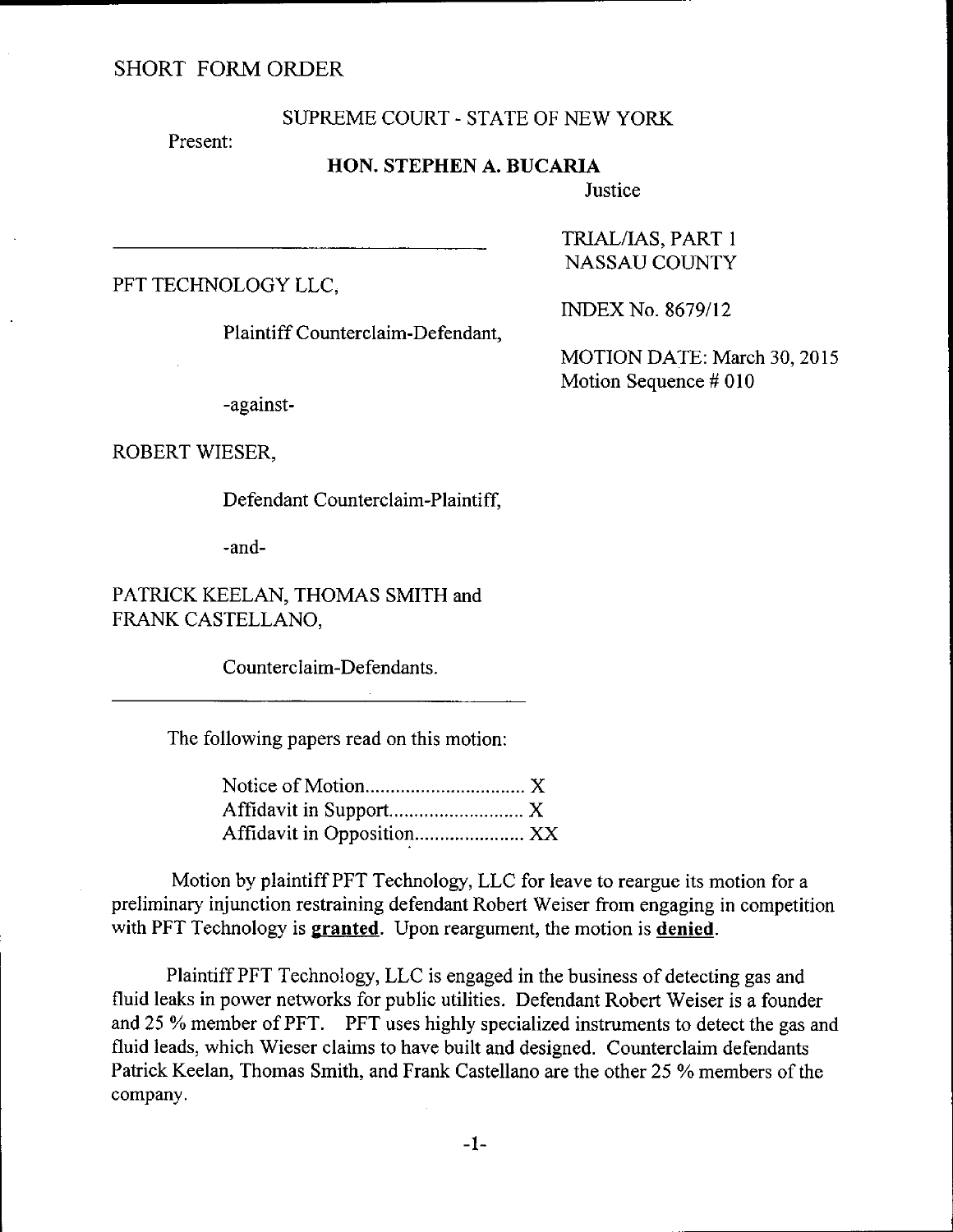# PFT TECHNOLOGY LLC v WEISER, et al Index no. 8679/12

During 2011, a dispute arose between weiser and the other members of pFT concerning his salary and equity distributions as compared to those of the other members. The majority members initially tried to remove Wiser for cause and then offered to buy out his interest. On July 10, 2012, PFT commenced this proceeding seeking dissolution of the company on the ground that it is not reasonably practicable to carry on the business in conformity with the articles of organization or operating agreement. PFT also asserts various breach of fiduciary duty claims against weiser, alleging that he used his company credit card for personal expenses, abandoned his responsibiiities to pFT, and rendered certain of the company's instruments non-operational.

In his answer, weiser asserts various counterclaims for breach of fiduciary duty against the individual counterclaim defendants. weiser alleges that the individual counterclaim defendants breached pFT's operating agreement by paying themselves unauthorized salaries and failing to pay him his share of the income distributions. weiser further alleges that the individual counterclaim defendants converted the "intellectual property" associated with machinery and equipment which weiser fabricated for the company.

By order dated May 21, 2014, the court determined that the valuation date was July 9, 2012, the day prior to the commencement of the dissolution proceeding. By order dated November 6, 2014, plaintiff's motion for an order directing Weiser to return certain parts and equipment was granted to the extent of ordering a hearing as to whelher plaintiff had a superior possessory right to the parts and equipment, to be held in conjunction with the valuation hearing. By order dated February 26, 2015, the court denied PFT's motion for a preliminary injunction restraining wieser from engaging in competition with the company.

PFT moves for leave to reargue its motion for a preliminary injunction on the grounds that certain factual issues were supposedly misapprehended by the court.

First, PFT states that it is no longer seeking dissolution of the company. The court notes that plaintiff's third cause of action for dissolution has not been withdrawn. Moreover, courts are generally loath to intercede in squabbles between partners that result in piece-meal adjudications, prefening that partners either settle their own differences amicably or dissolve and finally conclude their affairs by a full accounting" (Gramercy Equities Corp. v Dumont, 72 NY2d 560,564-65 [1988]). The same reluctance to intervene without dissolution and a full accounting applies to disputes between members of a limited liability company. While the Limited Liability Law does not expressly